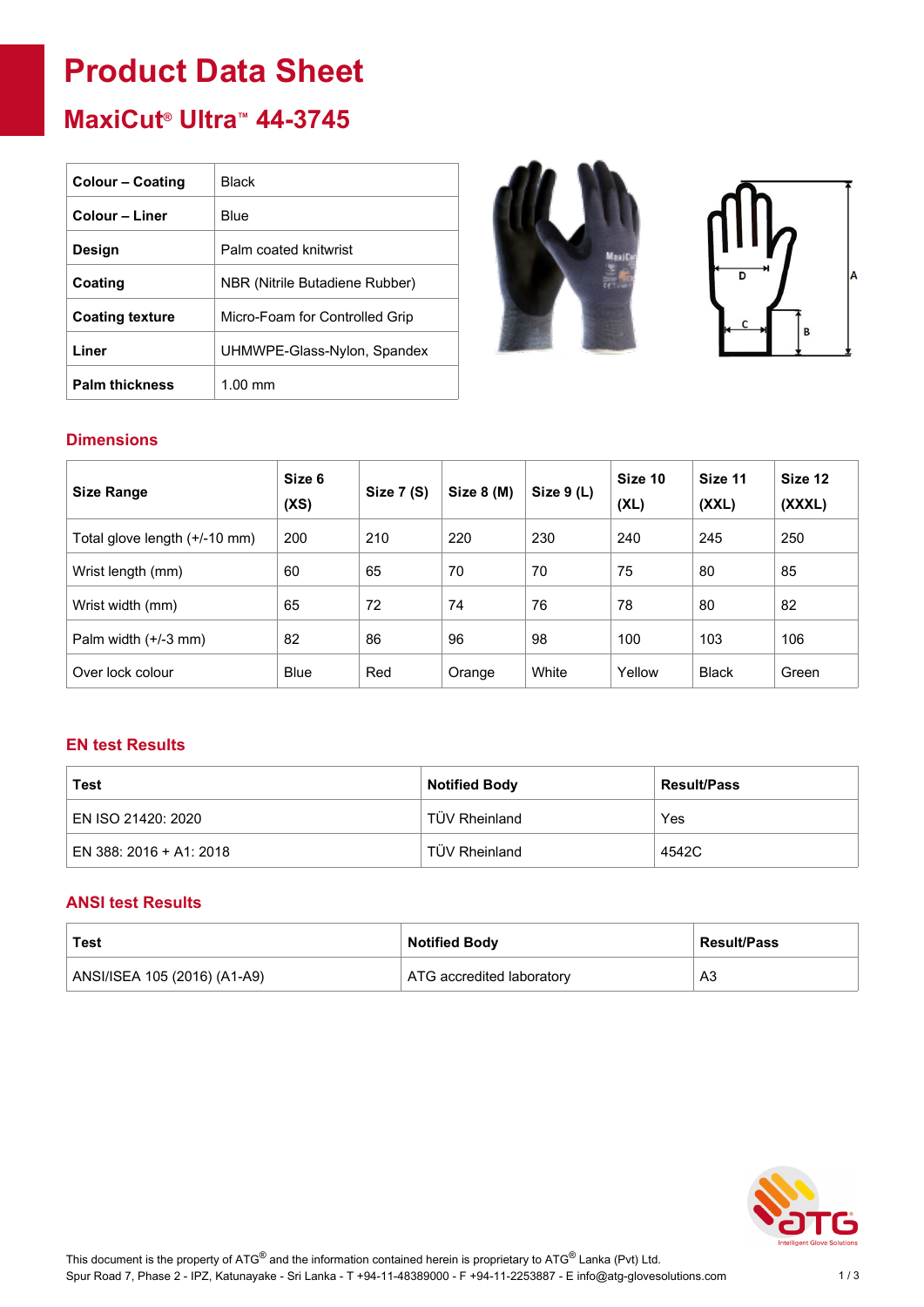# **Product Data Sheet**

**MaxiCut® Ultra™ 44-3745**

### **Typical Performance Values**

| EN 388:2016 + A1:2018 A. Abrasion Resistance | $>8000$ Cycles   |
|----------------------------------------------|------------------|
| EN 388:2016 + A1:2018 B. Cut Resistance      | $> 20.0$ index   |
| EN 388:2016 + A1:2018 C. Tear Resistance     | > 75 newtons     |
| EN 388:2016 + A1:2018 D. Puncture Resistance | > 60 newtons     |
| EN 388:2016 + A1:2018 E. Cut Resistance ISO  | $\geq$ 10 Newton |

#### **HandCare®**

| <b>Skin Health Alliance Dermatologially Accredited</b> | Yes          |
|--------------------------------------------------------|--------------|
| <b>REACH compliant</b>                                 | Yes          |
| Standard 100 by OEKO-TEX® (08.BH.57867)                | Certified    |
| Washable                                               | $40^{\circ}$ |
| <b>Sanitized®</b>                                      | Yes          |







# **Special features**

| <b>Silicone free</b>   | Yes                                    |
|------------------------|----------------------------------------|
| Touchscreen compatible | Yes                                    |
| <b>FDA compliant</b>   | Yes (Part 177 Indirect Food Additives) |